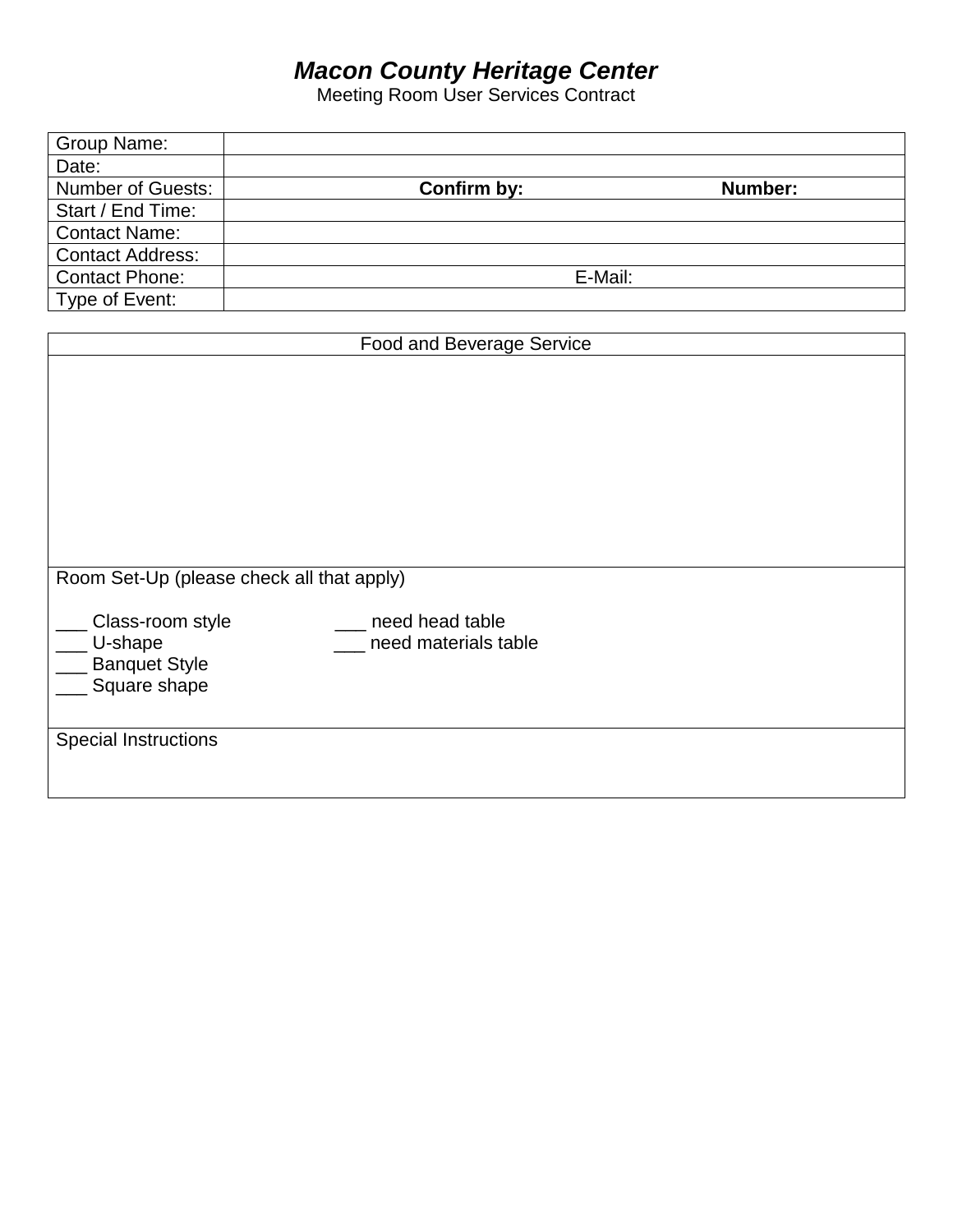# *Macon County Heritage Center*

Meeting Room User Services Contract

**Group Name: Attn:** 

Dear:

We are delighted that you have selected Macon County Heritage Center for your upcoming event. This is to confirm that we are currently holding space, subject to the Terms and Conditions of this contract and have made the following arrangements for your event:

**Group Name: Type of Event: Group Size: Day/Date of Event: Event Start/End Time:** 

**Cost Estimates**

**Room Rental: Food/Beverage: Other: Total Event Price:** 

**Signature of Group Representative Date**

**Signature Macon County Heritage Center Date** 

### **Please sign Contract and initial the following Terms and Conditions. Return to:**

**\_\_\_\_\_\_\_\_\_\_\_\_\_\_\_\_\_\_\_\_\_\_\_\_\_\_\_\_\_\_\_\_\_\_\_\_\_\_\_\_\_\_ \_\_\_\_\_\_\_\_\_\_\_\_\_\_\_\_\_\_\_\_\_\_\_\_\_\_\_\_\_\_\_\_**

**\_\_\_\_\_\_\_\_\_\_\_\_\_\_\_\_\_\_\_\_\_\_\_\_\_\_\_\_\_\_\_\_\_\_\_\_\_\_\_\_\_\_ \_\_\_\_\_\_\_\_\_\_\_\_\_\_\_\_\_\_\_\_\_\_\_\_\_\_\_\_\_\_\_\_\_**

Macon County Heritage Center 51 Cowee School Drive Franklin, NC 28734 Phone: 828-349-1945 E-mail: [maconheritagecenter@gmail.com](mailto:maconheritagecenter@gmail.com)

**Contact: Address: City, ST, Zip: Contact Phone: Contact E-Mail:**